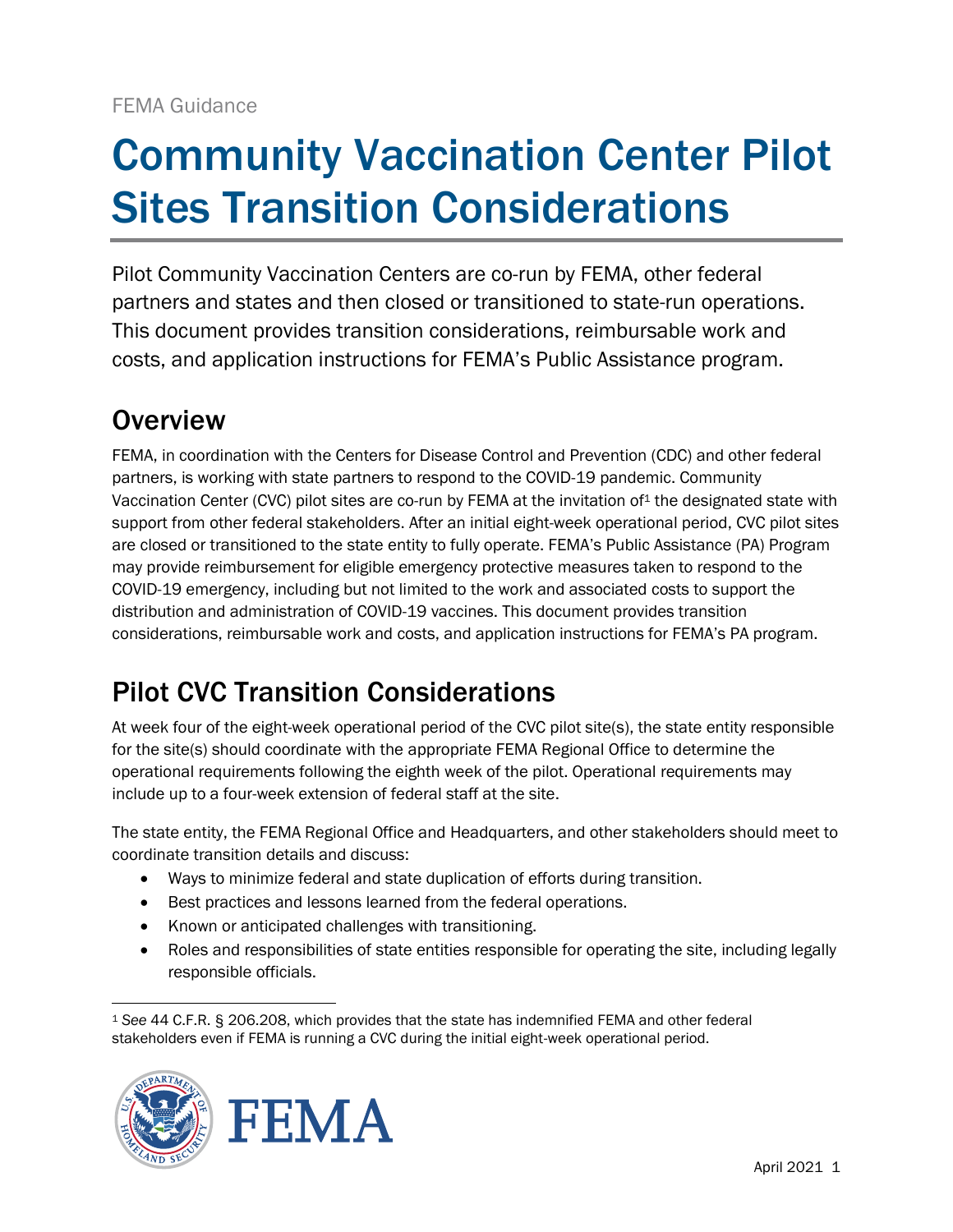- Operational doses/day throughput targets and ability of the state vaccine supply to meet the targets.
- Potential shortages or resource needs, including federal personnel requirements.
- Timeline for transition (including final CVC pilot transfer date).
- Next steps and scheduling of any follow-up meetings.

As part of the transition, the state entity with responsibility for the site(s) should ensure understanding of the current status and planned operations for:

- Maintaining target vaccination throughput.
- Staffing requirements, including federal staffing requirements.
- Ordering, receiving, storing, and transporting vaccines, including considerations for:
	- $\circ$  Number of vaccines needed based on planned throughput and other operational considerations;
	- o Necessary storage, cooling, and dry ice; and
	- o Procurement of associated materiel <sup>2</sup>, including necessary personal protective equipment.
- Quality Assurance/Quality Control (QA/QC) processes to ensure compliance with clinical guidance and procedures.
- Safety and security considerations.
- Appropriate transition of leases and contracts for facilities, material, staffing, and equipment.
	- o This includes License/Use Agreements, "Intents to Operate," and CDC Provider Agreements (more on the CDC Provider Agreements below). A comprehensive list of legally operable documents will be sent to the FEMA Region's Counsel to ensure transition to the state responsible officials.
- The applicable strategies and additional needs to facilitate equitable outreach and engagement, registration, accessible site operation and access, reporting, and ongoing monitoring and evaluation to support vaccine administration and ensure equity for the highest-risk communities and underserved populations.
- Vaccine administration data collection requirements. Vaccine administration and reporting requirements guidance are posted on [CDC's website](https://www.cdc.gov/vaccines/index.html).<sup>3</sup>

When a state entity assumes management of the CVC, it is responsible for completing the CDC [COVID-19 Vaccination Program Provider Agreement](https://content.govdelivery.com/attachments/NYDOH/2020/12/02/file_attachments/1615475/COVID-19%20Vaccination%20Program%20Provider%20Agreement%20&%20Profile%20&%20Addendum%2011-16-20.pdf) (CDC Agreement), including providing officials to serve in the Chief Executive Officer and Chief Medical Officer roles.

The FEMA *Community Vaccination Centers Playbook (Playbook)*<sup>4</sup> continues to serve as a guide for all partners. The *Playbook* establishes guidance to support existing and new CVCs that are essential to accomplishing the mission, to include interagency coordination, resource support, facility setup, and other requirements that may necessitate federal support.

<sup>2</sup> *[Community Vaccination Center Playbook](https://www.fema.gov/sites/default/files/documents/fema_community-vaccination-centers_playbook_03-26-2021.pdf)*, Appendix D, (March 15, 2021).

<sup>3</sup> Ibid, 3.1.8.

<sup>4</sup> Ibid.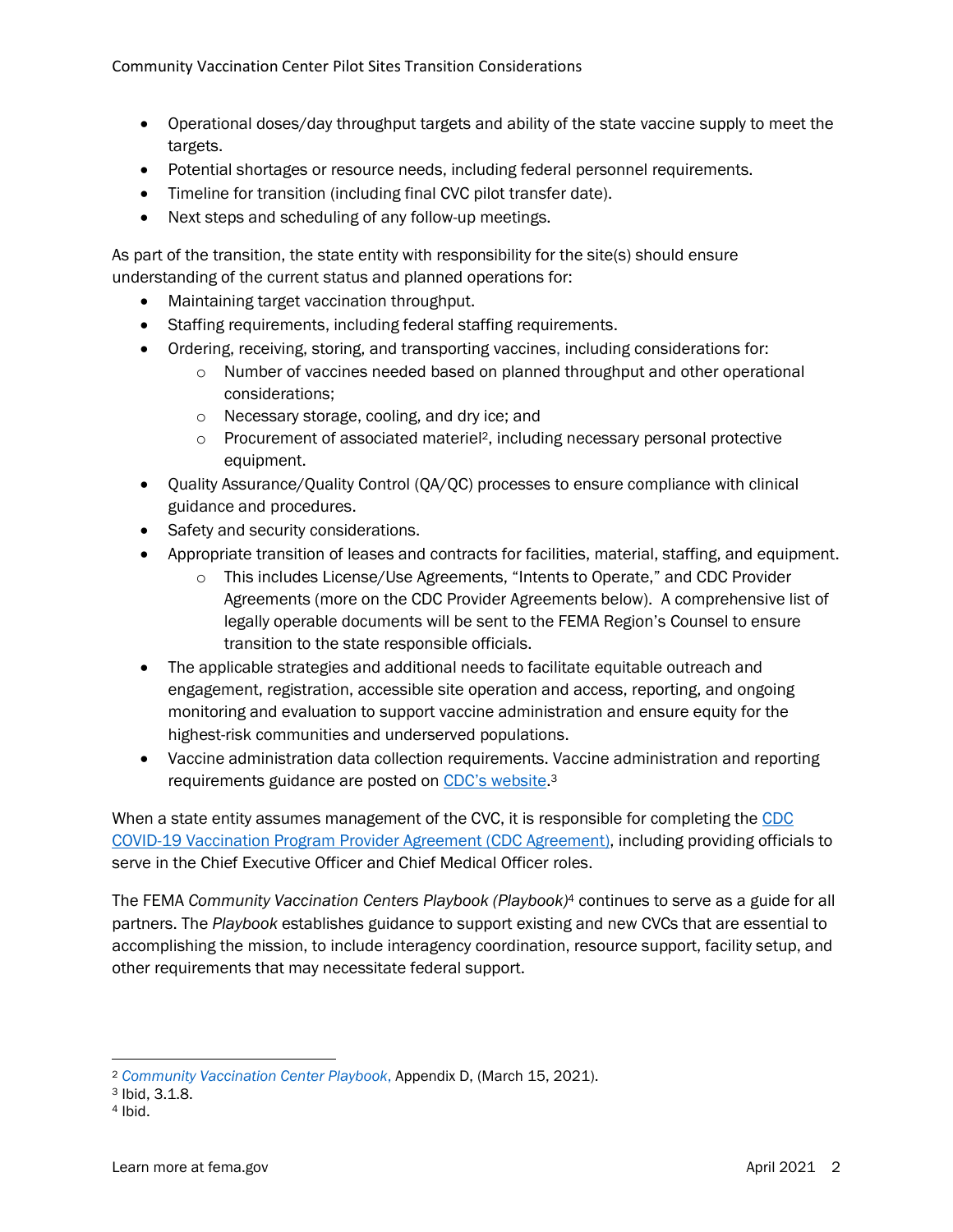#### Reimbursable Work and Costs

A state entity responsible for a CVC may be eligible for reimbursement for costs associated with ongoing operations of the CVC under FEMA's PA program. For PA eligibility, CVCs are considered temporary medical facilities consistent with Section C.2. Temporary and Expanded Medical Facilities of the *Coronavirus (COVID-19) Pandemic: Medical Care Eligible for Public Assistance (Interim) (Version 2)* (Medical Care Policy). <sup>5</sup> CVC costs eligible for reimbursement under PA include, but are not limited to:

- Personal protective equipment, other equipment and supplies for storing, handling, distributing/transporting, and administering COVID-19 vaccinations. 6
- Facility support costs, including leasing space for storage and administration of vaccines, utilities, maintenance, and security.
- Onsite infection control measures and emergency medical care for COVID-19 vaccination administration sites.
- Additional staff, if necessary, including medical and support staff not paid for by another funding source and consistent with FEMA PA labor policies.<sup>7</sup>
- Resources to support mobile COVID-19 vaccination in remote areas and transportation support for individuals with limited mobility or lack of access to transportation, when reasonable and necessary.
- Communications to disseminate public information regarding vaccinations including translation and interpretation services as necessary.
- Information Technology (IT) equipment and systems, when reasonable and necessary, for patient registration and tracking, vaccine-related inventory management, and analytics and reporting needs.
- Training and technical assistance specific to the proper storage, handling, distribution, and administration of COVID-19 vaccinations in accordance with CDC guidance.
- Vaccination administration consistent with equitable pandemic response and recovery.

Reimbursement is available for the following types of costs<sup>8</sup>:

- Applicant (Force Account) labor, equipment, and supplies
- Mutual aid resources
- Prisoner labor
- National Guard
- Contracted resources

For more information on eligible activities under Public Assistance, refer to the [Medical Care Policy,](https://www.fema.gov/sites/default/files/documents/fema_public-assistance-covid-19-medical-care-v2-with-equity-job-aid_policy_3-15-2021.pdf) which includes specific procedures to ensure an equitable pandemic response and recovery with a

<sup>5</sup>*[Coronavirus \(COVID-19\) Pandemic: Medical Care Eligible for Public Assistance \(Interim\) \(Version 2](https://www.fema.gov/sites/default/files/documents/fema_public-assistance-covid-19-medical-care-v2-with-equity-job-aid_policy_3-15-2021.pdf)*) (Medical Care Policy).

<sup>6</sup> Equipment purchases are subject to disposition requirements as described in Chapter 2:V.E. Disposition of Purchased Equipment and Supplies of the *[Public Assistance Policy and Program Guide](https://www.fema.gov/sites/default/files/2020-03/public-assistance-program-and-policy-guide_v3.1_4-26-2018.pdf)* (PAPPG) (V3.1). V3.1 of the PAPPG was in effect when the COVID-19 disasters were declared and therefore governs policy considerations.

<sup>7</sup> See Chapter 2:A. Applicant (Force Account) Labor of the PAPPG V3.1.

<sup>8</sup> PAPPG V3*.1*, Chapter 2.V.